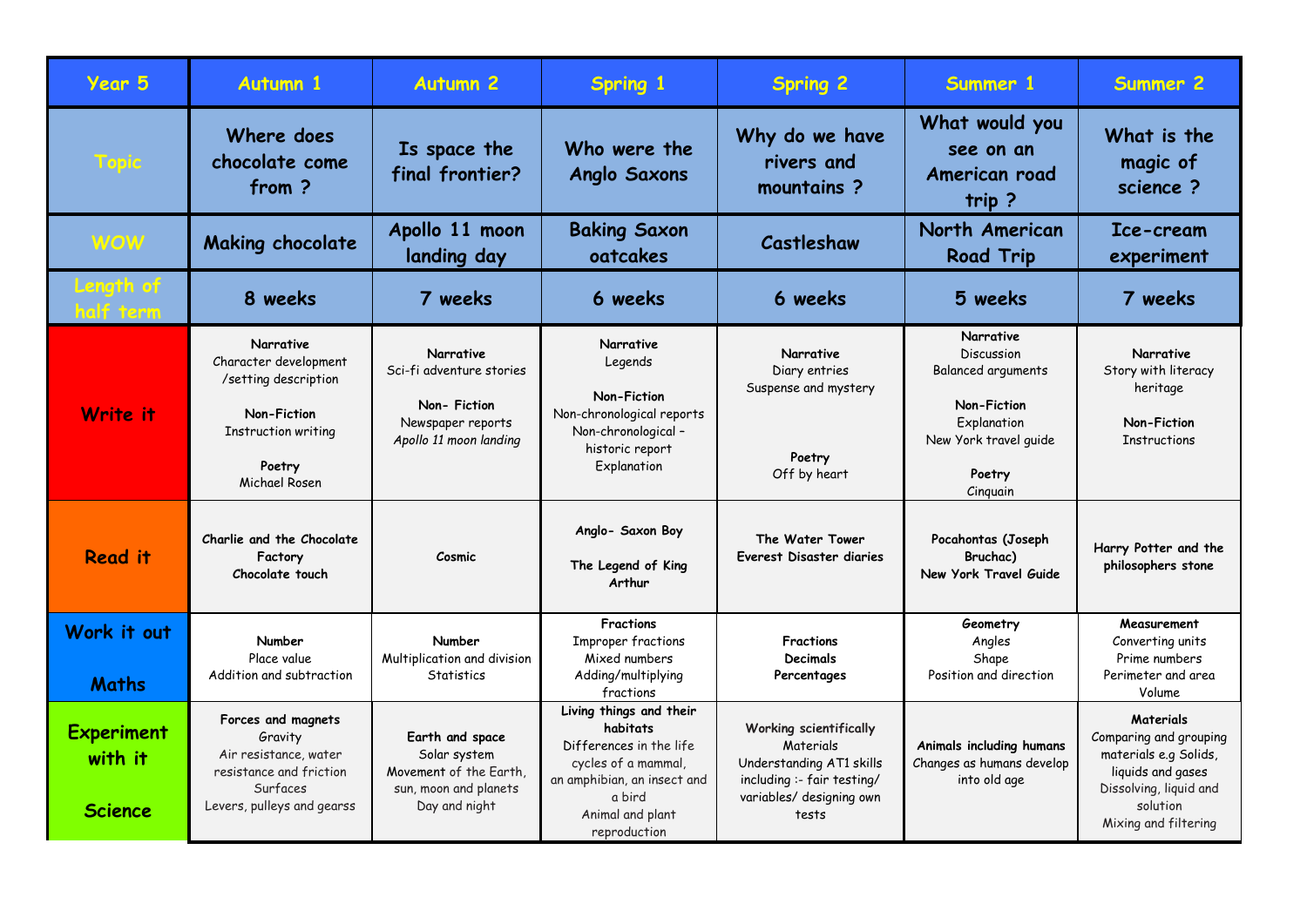| Compute it                                           | <b>VLE</b><br>Design, write and debug<br>programs                                                                                                           | <b>VLE</b><br>Use sequence, selection,<br>and repetition in<br>programs                                                                                                      | <b>VLE</b><br>Simple algorithms<br>Powerpoint                                                                                                | E-Safety<br>Understanding the internet<br>Using search engines                                                             | <b>VLE</b><br>Design and create<br>programs<br>Collecting information                                                                                     | E-Safety<br>Use technology safely<br>Use word documents                                                                         |
|------------------------------------------------------|-------------------------------------------------------------------------------------------------------------------------------------------------------------|------------------------------------------------------------------------------------------------------------------------------------------------------------------------------|----------------------------------------------------------------------------------------------------------------------------------------------|----------------------------------------------------------------------------------------------------------------------------|-----------------------------------------------------------------------------------------------------------------------------------------------------------|---------------------------------------------------------------------------------------------------------------------------------|
| <b>Explore it</b><br>Geography                       | Human Geography<br>Trade and growing<br>$\bullet$<br>economy including<br>how Fair Trade<br>works.<br>Physical<br>Features of a country<br>Weather patterns | Geographical enguiry<br>Map work<br>Human<br>Settlements, including<br>locating major cities<br>Physical<br>Location of rivers                                               | Human<br>Can they compare how an<br>area has changed over<br>time ? Comparison of<br>how a settlement from<br>anglo- Saxon times and<br>now. | Physical/human<br>Why towns are situated next<br>to water<br>Physical<br>Water cycle                                       | Human<br>Settlements<br>Physical<br>Features of a landscape<br>Geographical enguiry<br>Map work                                                           | Weather<br>Weather patterns<br>around the world.<br>The water cycle.<br>Locate hemispheres.<br>Locate north and south<br>poles. |
| Remember it<br><b>History</b>                        | Non-European societies<br>Ancient Mayan civilisation.<br>Discovery and development<br>of chocolate.<br>Timelines.                                           | Significant people<br>Neil Armstrong and Tim<br>Peake.<br>History of space travel.<br>First man on the moon.                                                                 | History of Britain<br>Anglo Saxon monarchs.<br>Compare Anglo Saxon<br>settlements with life<br>today.<br>Pagans and Christianity.            | Aspect of modern history<br>Sir Edmund Hillary.<br>1969 Everest disaster.                                                  | The discovery of North<br>America<br>Explorers.<br>e.g. Christopher Columbus,<br>Sacagawea, etc.<br>North American war.<br>The White<br>House/Presidents  | How has childhood<br>changed?<br>Victorian childhood.<br>Scientists of the past.                                                |
| Create it Art                                        | Techniques - collage<br>Add collage to a background.<br>Layers and overlays.<br>Use a wide range of<br>materials.<br>Matisse / Van gough<br>Mayan art       | Drawing<br>Space art - responding to<br>photographs taken by Tim<br>Peake, from the<br>international space<br>station,<br>Perspective drawings/<br>shapes/ areal perspective | Textiles-<br>Historical art Shading and<br>intricate design.<br>Celtic crosses and cross<br>stitching.                                       | Respond to the work of<br>famous artists<br>Painting<br>Mixing colours<br>E.g. water based pictures by<br>/Monet           | Mouldable materials<br>Sculpture. -<br>Use a variety of<br>techniques.<br>Clay, slabs, coils and slips.<br>Focus on North American<br>art.<br>Giacometti. | Printing- illusions<br>Famous artists<br>Salvador Dali.                                                                         |
| <b>Make it</b><br><b>Design</b><br><b>Technology</b> | Construction<br><b>Packages</b><br>Researching,<br>investigating, designing<br>and making own<br>chocolate packaging.                                       | <b>Mechanism</b><br><b>Making space travel</b><br>prototypes<br>Moon buggies.                                                                                                | <b>Textiles</b><br>Anglo Saxon outfits                                                                                                       | <b>Complex structures</b><br>Bridges, materials<br>and stiffening.                                                         | <b>Mouldable materials</b><br><b>Mechanisms</b><br>Simple stop signs                                                                                      | <b>Cooking and</b><br><b>Nutrition</b>                                                                                          |
| Understand<br>it<br><b>RE</b>                        | <b>Islam</b><br>Why is Muhammad<br>important to Muslims?<br>What is the Qur'an and why<br>is it important to Muslims?                                       | Christianity<br>Why is the birth of Jesus<br>important to Christians?<br>What do Christians<br>believe about God?                                                            | Islam<br>What does it mean to be a<br>Muslim?<br>The five pillars of Islam<br>which Muslims must follow.                                     | Christianity<br>What happened at the last<br>supper?<br>Why and how do Christians<br>celebrate Pentecost?<br>Easter story. | Christianity/Islam/Human<br>ism<br>What happens when we<br>die2<br>Different beliefs about<br>what happens after death.                                   | Christianity<br>How do Christian groups<br>differ in their<br>expression of faith?                                              |